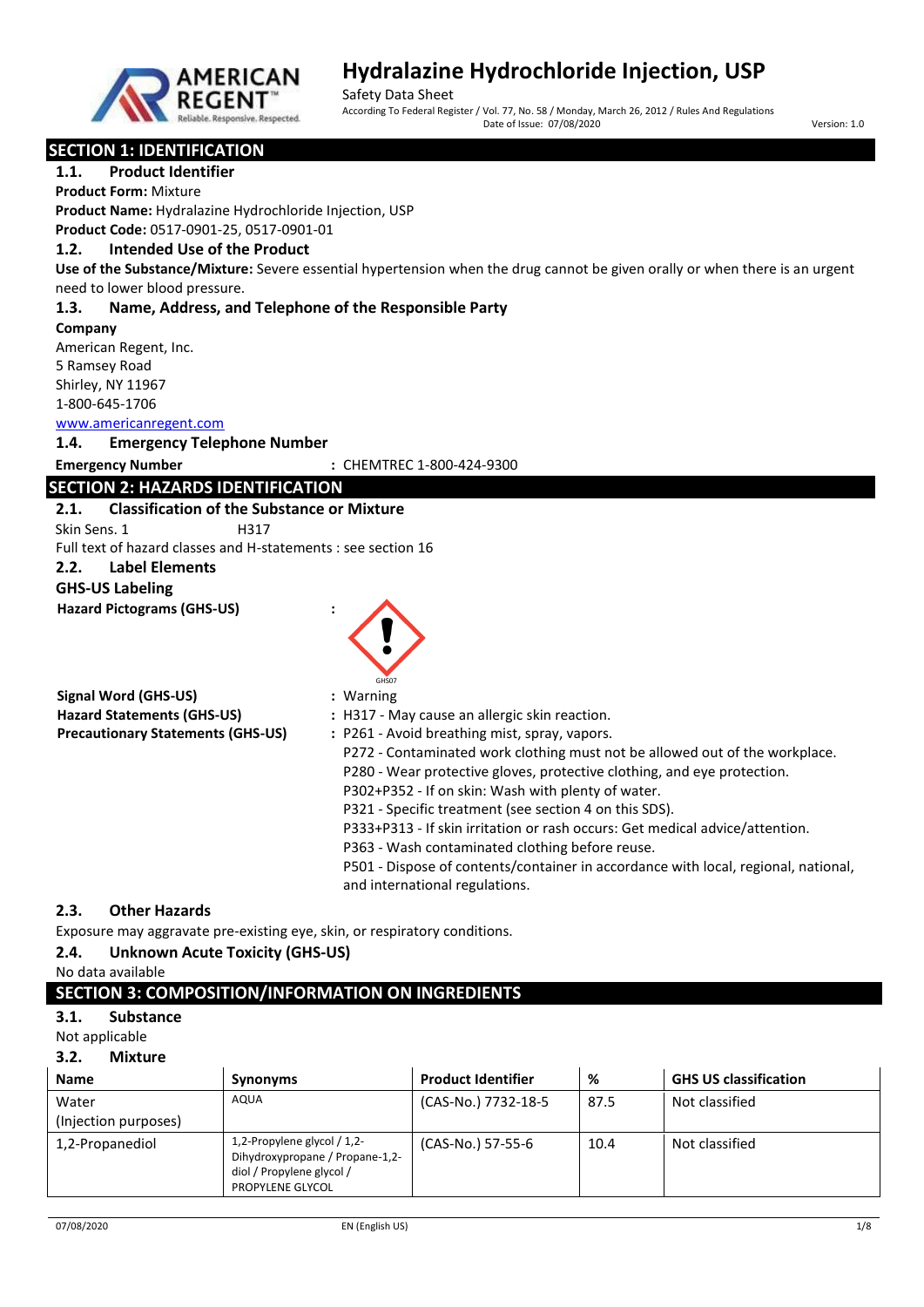Safety Data Sheet

According to Federal Register / Vol. 77, No. 58 / Monday, March 26, 2012 / Rules and Regulations

| 1(2H)-Phthalazinone,<br>hydrazone,<br>monohydrochloride | Apresoline hydrochloride /<br>Hydralazine chloride /<br>Hydralazine monohydrochloride /<br>1-Hydrazinophthalazine<br>hydrochloride / Hydralazine<br>hydrochloride / 1-<br>Hydrazinophthalazine<br>monohydrochloride /<br>Phthalazine, 1-hydrazino-,<br>monohydrochloride / 1(2H)-<br>Phthalazinone, hydrazone<br>hydrochloride / Phthalazinone,<br>hydrazone, monohydrochloride /<br>Phthalazine, 1-hydrazinyl-,<br>hydrochloride (1:1) | (CAS-No.) 304-20-1  | $\mathbf 2$ | Acute Tox. 3 (Oral), H301<br>Skin Irrit. 2, H315<br>Eye Irrit. 2A, H319<br>Skin Sens. 1, H317<br><b>STOT SE 3, H335</b>                                                  |
|---------------------------------------------------------|-----------------------------------------------------------------------------------------------------------------------------------------------------------------------------------------------------------------------------------------------------------------------------------------------------------------------------------------------------------------------------------------------------------------------------------------|---------------------|-------------|--------------------------------------------------------------------------------------------------------------------------------------------------------------------------|
| Benzoic acid, 4-hydroxy-,<br>methyl ester               | Methyl p-hydroxybenzoate /<br>Benzoate, 4-hydroxy-, methyl /<br>Methyl 4-hydroxybenzoate /<br>Methyl ester of p-hydroxybenzoic<br>acid / Methylparaben / Benzoic<br>acid, p-hydroxy-, methyl ester / 4-<br>Hydroxybenzoic acid, methyl<br>ester / METHYLPARABEN /<br>Methyl para-hydroxybenzoate /<br>Methyl paraben                                                                                                                    | (CAS-No.) 99-76-3   | 0.1         | Aquatic Acute 3, H402<br>Aquatic Chronic 3, H412<br>Comb. Dust                                                                                                           |
| Sodium hydroxide                                        | Caustic soda / Sodium hydroxide<br>(Na(OH)) / SODIUM HYDROXIDE /<br>LYE                                                                                                                                                                                                                                                                                                                                                                 | (CAS-No.) 1310-73-2 | ${}_{0.1}$  | Met. Corr. 1, H290<br>Acute Tox. 4 (Oral), H302<br>Skin Corr. 1A, H314<br>Eye Dam. 1, H318<br><b>STOT SE 3, H335</b><br>Aquatic Acute 3, H402<br>Aquatic Chronic 3, H412 |
| Hydrochloric acid                                       | Hydrogen chloride / Muriatic acid<br>/ HYDROCHLORIC ACID /<br>Hydrochloric acid, anhydrous                                                                                                                                                                                                                                                                                                                                              | (CAS-No.) 7647-01-0 | ${}_{0.1}$  | Met. Corr. 1, H290<br>Skin Corr. 1A, H314<br>Eye Dam. 1, H318<br><b>STOT SE 3, H335</b><br>Aquatic Acute 2, H401                                                         |
| Propyl 4-<br>hydroxybenzoate                            | Benzoic acid, 4-hydroxy-, propyl<br>ester / Benzoic acid, p-hydroxy-,<br>propyl ester / n-Propyl p-<br>hydroxybenzoate / Propyl p-<br>hydroxybenzoate /<br>Propylparaben / 4-<br>Hydroxybenzoic acid, propyl ester<br>/ PROPYLPARABEN / Propyl para-<br>hydroxybenzoate / n-<br>Propylparaben                                                                                                                                           | (CAS-No.) 94-13-3   | 0.04        | Skin Irrit. 2, H315<br>Eye Irrit. 2, H319<br><b>STOT SE 3, H335</b><br>Aquatic Acute 2, H401<br>Aquatic Chronic 2, H411<br>Comb. Dust                                    |

Full text of H-phrases: see section 16

### **SECTION 4: FIRST AID MEASURES**

#### **4.1. Description of First-aid Measures**

**First-aid Measures General:** Never give anything by mouth to an unconscious person. If you feel unwell, seek medical advice (show the label where possible).

**First-aid Measures After Inhalation:** When symptoms occur: go into open air and ventilate suspected area. Obtain medical attention if breathing difficulty persists.

**First-aid Measures After Skin Contact:** Remove contaminated clothing. Drench affected area with water for at least 15 minutes. Obtain medical attention if irritation/rash develops or persists.

**First-aid Measures After Eye Contact:** Remove contact lenses, if present and easy to do. Continue rinsing. Rinse cautiously with water for at least 15 minutes. Obtain medical attention.

**First-aid Measures After Ingestion:** Rinse mouth. Do NOT induce vomiting. Obtain medical attention.

**4.2. Most Important Symptoms and Effects Both Acute and Delayed**

**Symptoms/Injuries:** Skin sensitization.

**Symptoms/Injuries After Inhalation:** Prolonged exposure may cause irritation.

**Symptoms/Injuries After Skin Contact:** May cause an allergic skin reaction.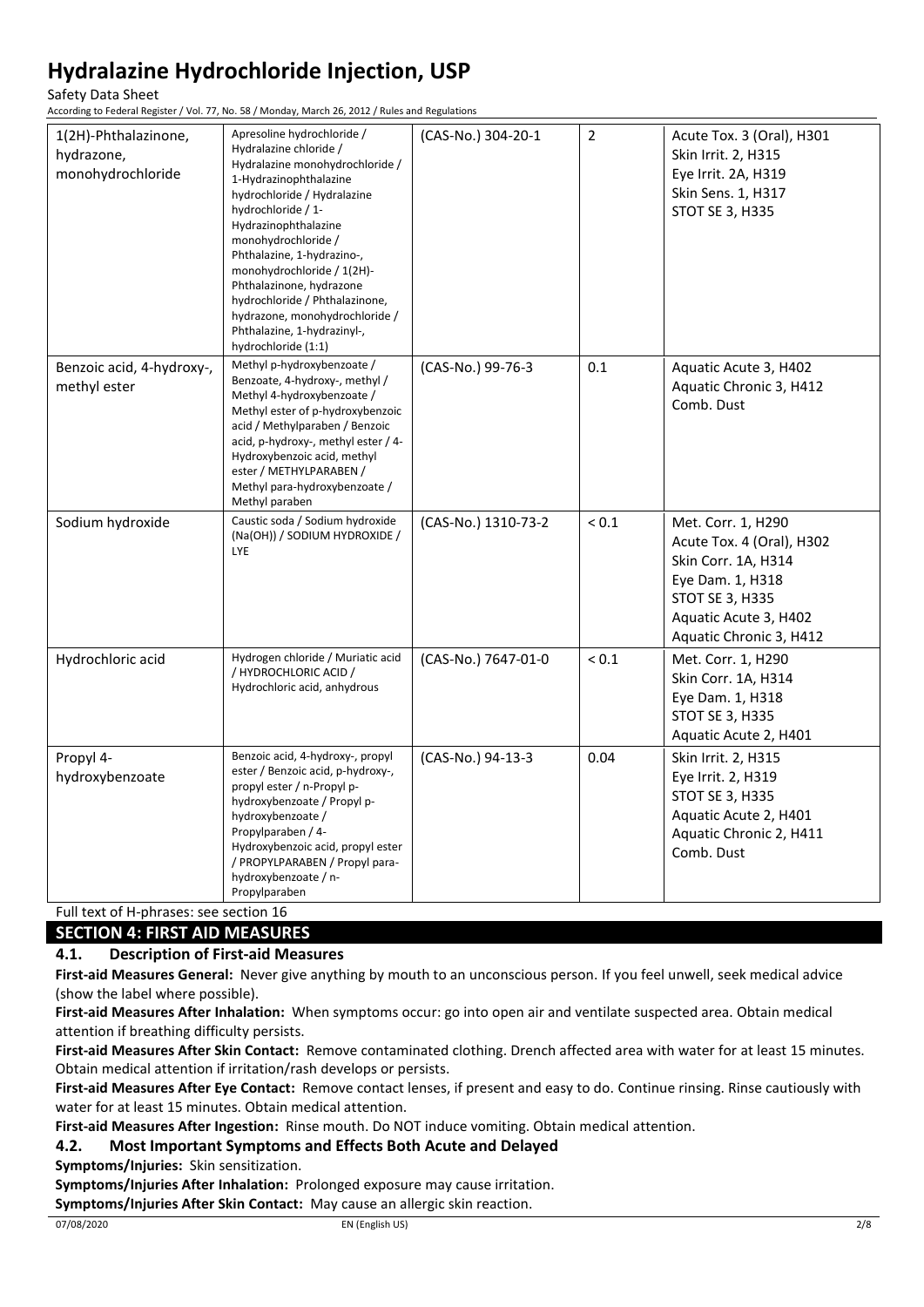Safety Data Sheet

According to Federal Register / Vol. 77, No. 58 / Monday, March 26, 2012 / Rules and Regulations

**Symptoms/Injuries After Eye Contact:** May cause slight irritation to eyes.

**Symptoms/Injuries After Ingestion:** Ingestion may cause adverse effects.

**Chronic Symptoms:** None expected under normal conditions of use.

#### **4.3. Indication of Any Immediate Medical Attention and Special Treatment Needed**

If exposed or concerned, get medical advice and attention. If medical advice is needed, have product container or label at hand.

### **SECTION 5: FIRE-FIGHTING MEASURES**

#### **5.1. Extinguishing Media**

**Suitable Extinguishing Media:** Water spray, fog, carbon dioxide (CO2), alcohol-resistant foam, or dry chemical. **Unsuitable Extinguishing Media:** Do not use a heavy water stream. Use of heavy stream of water may spread fire.

#### **5.2. Special Hazards Arising From the Substance or Mixture**

**Fire Hazard:** Not considered flammable but may burn at high temperatures.

**Explosion Hazard:** Product is not explosive.

**Reactivity:** Hazardous reactions will not occur under normal conditions.

#### **5.3. Advice for Firefighters**

**Precautionary Measures Fire:** Exercise caution when fighting any chemical fire.

**Firefighting Instructions:** Use water spray or fog for cooling exposed containers.

**Protection During Firefighting:** Do not enter fire area without proper protective equipment, including respiratory protection. Hazardous Combustion Products: Nitrous fumes. Carbon oxides (CO, CO<sub>2</sub>). Chlorine compounds.

### **SECTION 6: ACCIDENTAL RELEASE MEASURES**

#### **6.1. Personal Precautions, Protective Equipment and Emergency Procedures**

**General Measures:** Avoid breathing (vapor, mist, spray). Do not get in eyes, on skin, or on clothing.

#### **6.1.1. For Non-Emergency Personnel**

**Protective Equipment:** Use appropriate personal protective equipment (PPE).

**Emergency Procedures:** Evacuate unnecessary personnel.

#### **6.1.2. For Emergency Personnel**

**Protective Equipment:** Equip cleanup crew with proper protection.

**Emergency Procedures:** Upon arrival at the scene, a first responder is expected to recognize the presence of dangerous goods, protect oneself and the public, secure the area, and call for the assistance of trained personnel as soon as conditions permit. Ventilate area.

#### **6.2. Environmental Precautions**

Prevent entry to sewers and public waters.

#### **6.3. Methods and Materials for Containment and Cleaning Up**

**For Containment:** Contain any spills with dikes or absorbents to prevent migration and entry into sewers or streams. **Methods for Cleaning Up:** Clean up spills immediately and dispose of waste safely. Transfer spilled material to a suitable container for disposal. Contact competent authorities after a spill.

#### **6.4. Reference to Other Sections**

See Section 8 for exposure controls and personal protection and Section 13 for disposal considerations.

#### **SECTION 7: HANDLING AND STORAGE**

#### **7.1. Precautions for Safe Handling**

**Precautions for Safe Handling:** Wash hands and other exposed areas with mild soap and water before eating, drinking or smoking and when leaving work. Avoid prolonged contact with eyes, skin and clothing. Avoid breathing vapors, mist, spray. **Hygiene Measures:** Handle in accordance with good industrial hygiene and safety procedures.

#### **7.2. Conditions for Safe Storage, Including Any Incompatibilities**

**Technical Measures:** Comply with applicable regulations.

**Storage Conditions:** Keep container closed when not in use. Store in a dry, cool place. Keep/Store away from direct sunlight, extremely high or low temperatures and incompatible materials.

**Incompatible Materials:** Strong acids, strong bases, strong oxidizers.

**Storage Temperature:** Store at 20° to 25°C (68° to 77°F); excursions permitted to 15° to 30°C (59° to 86°F) (See USP Controlled Room Temperature).

#### **7.3. Specific End Use(s)**

Severe essential hypertension when the drug cannot be given orally or when there is an urgent need to lower blood pressure.

### **SECTION 8: EXPOSURE CONTROLS/PERSONAL PROTECTION**

#### **8.1. Control Parameters**

For substances listed in section 3 that are not listed here, there are no established exposure limits from the manufacturer, supplier, importer, or the appropriate advisory agency including: ACGIH (TLV), AIHA (WEEL), NIOSH (REL), or OSHA (PEL).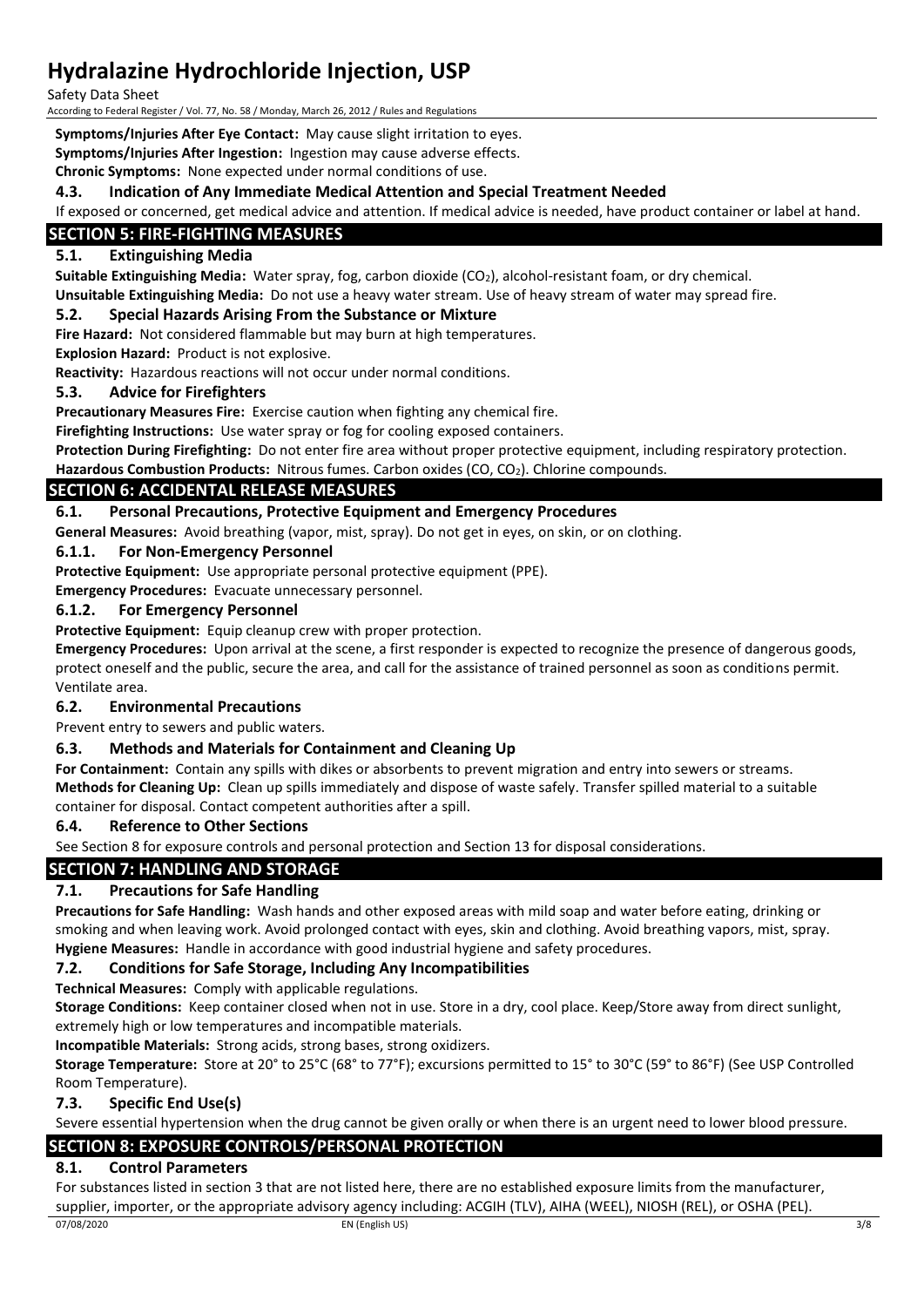Safety Data Sheet

According to Federal Register / Vol. 77, No. 58 / Monday, March 26, 2012 / Rules and Regulations

| 1,2-Propanediol (57-55-6)     |                                          |                                        |
|-------------------------------|------------------------------------------|----------------------------------------|
| <b>USA AIHA</b>               | WEEL TWA (mg/m <sup>3</sup> )            | 10 mg/m <sup>3</sup>                   |
|                               | Sodium hydroxide (1310-73-2)             |                                        |
| <b>USA ACGIH</b>              | ACGIH Ceiling $(mg/m3)$                  | 2 mg/m <sup>3</sup>                    |
| <b>USA NIOSH</b>              | NIOSH REL (ceiling) (mg/m <sup>3</sup> ) | 2 mg/ $m3$                             |
| <b>USA IDLH</b>               | US IDLH $(mg/m3)$                        | 10 mg/m $3$                            |
| <b>USA OSHA</b>               | OSHA PEL (TWA) (mg/m <sup>3</sup> )      | 2 mg/ $m3$                             |
| Hydrochloric acid (7647-01-0) |                                          |                                        |
| <b>USA ACGIH</b>              | ACGIH Ceiling (ppm)                      | 2 ppm                                  |
| <b>USA ACGIH</b>              | <b>ACGIH chemical category</b>           | Not Classifiable as a Human Carcinogen |
| <b>USA NIOSH</b>              | NIOSH REL (ceiling) (mg/m <sup>3</sup> ) | 7 mg/m <sup>3</sup>                    |
| <b>USA NIOSH</b>              | NIOSH REL (ceiling) (ppm)                | 5 ppm                                  |
| <b>USA IDLH</b>               | US IDLH (ppm)                            | 50 ppm                                 |
| <b>USA OSHA</b>               | OSHA PEL (Ceiling) (mg/m <sup>3</sup> )  | 7 mg/m <sup>3</sup>                    |
| <b>USA OSHA</b>               | OSHA PEL (Ceiling) (ppm)                 | 5 ppm                                  |

#### **8.2. Exposure Controls**

**Appropriate Engineering Controls :** Suitable eye/body wash equipment should be available in the vicinity of any potential exposure. Ensure adequate ventilation, especially in confined areas. Ensure all national/local regulations are observed.

**Personal Protective Equipment** : Gloves. Protective clothing. Protective goggles.



- **Materials for Protective Clothing :** Chemically resistant materials and fabrics.
- **Hand Protection :** Wear protective gloves.
- **Eye and Face Protection :** Chemical safety goggles.
- **Skin and Body Protection :** Wear suitable protective clothing.
- **Respiratory Protection :** If exposure limits are exceeded or irritation is experienced, approved respiratory protection should be worn. In case of inadequate ventilation, oxygen deficient atmosphere, or where exposure levels are not known wear approved respiratory protection.

**Other Information by the contract of the U.S. When using, do not eat, drink or smoke.** 

### **SECTION 9: PHYSICAL AND CHEMICAL PROPERTIES**

| <b>Information on Basic Physical and Chemical Properties</b><br>9.1. |                                       |  |
|----------------------------------------------------------------------|---------------------------------------|--|
| <b>Physical State</b>                                                | : Liquid                              |  |
| Appearance                                                           | : Clear, colorless to slightly yellow |  |
| Odor                                                                 | : Characteristic odor of parabens     |  |
| <b>Odor Threshold</b>                                                | : No data available                   |  |
| рH                                                                   | $: 3.4 - 4.4$                         |  |
| <b>Evaporation Rate</b>                                              | : No data available                   |  |
| <b>Melting Point</b>                                                 | : No data available                   |  |
| <b>Freezing Point</b>                                                | : No data available                   |  |
| <b>Boiling Point</b>                                                 | : No data available                   |  |
| <b>Flash Point</b>                                                   | : No data available                   |  |
| <b>Auto-ignition Temperature</b>                                     | : No data available                   |  |
| <b>Decomposition Temperature</b>                                     | : No data available                   |  |
| Flammability (solid, gas)                                            | : Not applicable                      |  |
| <b>Vapor Pressure</b>                                                | : No data available                   |  |
| Relative Vapor Density at 20°C                                       | : No data available                   |  |
| <b>Relative Density</b>                                              | : No data available                   |  |
| Solubility                                                           | : No data available                   |  |
| <b>Partition Coefficient: N-Octanol/Water</b>                        | No data available                     |  |
| <b>Viscosity</b>                                                     | No data available                     |  |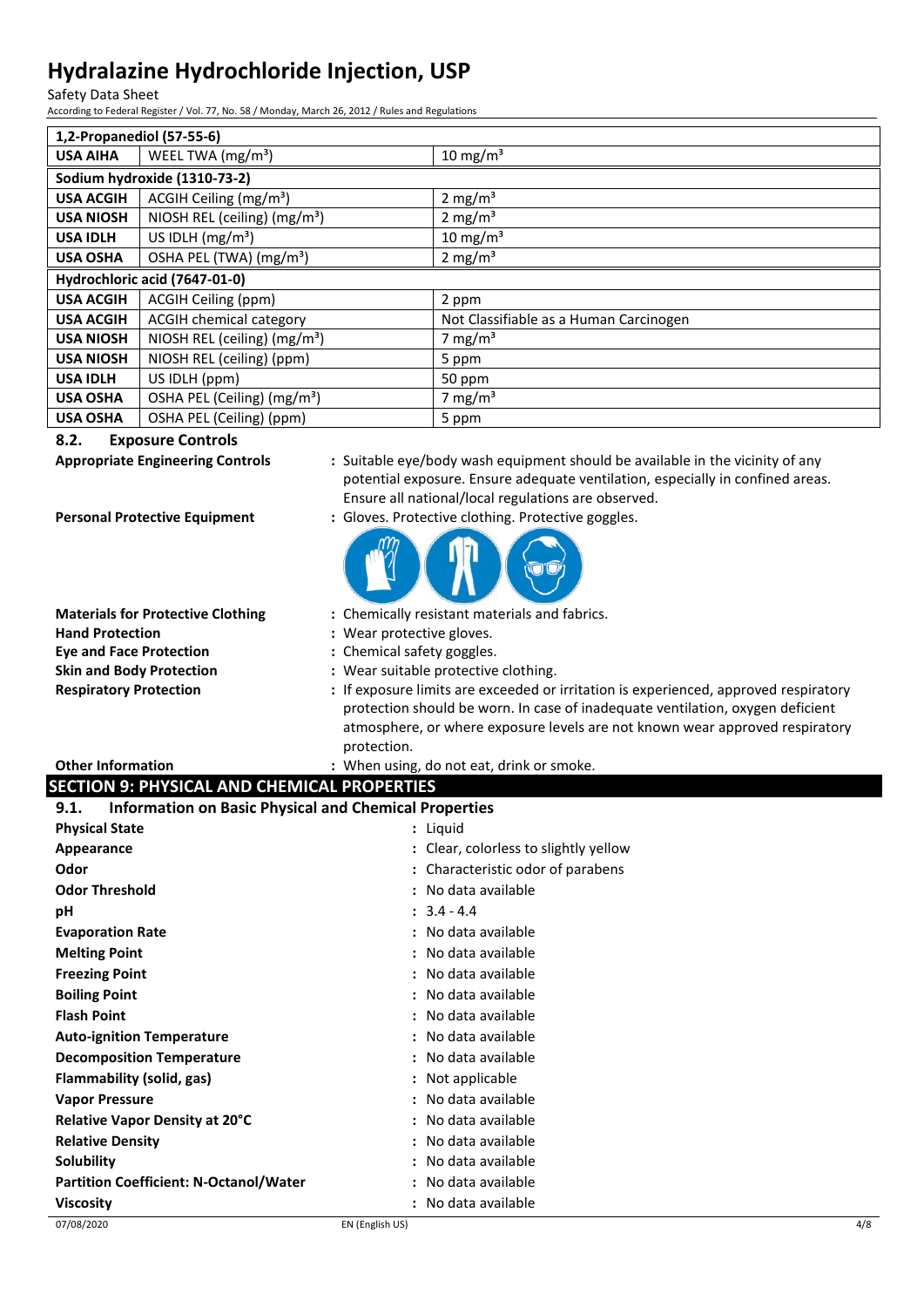Safety Data Sheet

According to Federal Register / Vol. 77, No. 58 / Monday, March 26, 2012 / Rules and Regulations

#### **9.2. Other Information** No additional information available

#### **SECTION 10: STABILITY AND REACTIVITY**

**10.1. Reactivity:** Hazardous reactions will not occur under normal conditions.

**10.2. Chemical Stability:** Stable under recommended handling and storage conditions (see section 7).

**10.3. Possibility of Hazardous Reactions:** Hazardous polymerization will not occur.

**10.4. Conditions to Avoid:** Direct sunlight, extremely high or low temperatures, and incompatible materials.

**10.5. Incompatible Materials:** Strong acids, strong bases, strong oxidizers.

**10.6. Hazardous Decomposition Products:** Not expected to decompose under ambient conditions.

#### **SECTION 11: TOXICOLOGICAL INFORMATION**

#### **11.1. Information on Toxicological Effects**

**Acute Toxicity (Oral):** Not classified

**Acute Toxicity (Dermal):** Not classified

**Acute Toxicity (Inhalation):** Not classified

| 1(2H)-Phthalazinone, hydrazone, monohydrochloride (304-20-1) |                        |  |
|--------------------------------------------------------------|------------------------|--|
| LD50 Oral Rat                                                | $280 \,\mathrm{mg/kg}$ |  |
| Benzoic acid, 4-hydroxy-, methyl ester (99-76-3)             |                        |  |
| <b>LD50 Oral Rat</b>                                         | $2100$ mg/kg           |  |
| Propyl 4-hydroxybenzoate (94-13-3)                           |                        |  |
| LD50 Oral Rat                                                | > 5000 mg/kg           |  |
| 1,2-Propanediol (57-55-6)                                    |                        |  |
| LD50 Oral Rat                                                | 20 g/kg                |  |
| <b>LD50 Dermal Rabbit</b>                                    | 20800 mg/kg            |  |
| Sodium hydroxide (1310-73-2)                                 |                        |  |
| LD50 Oral Rat                                                | $325 \text{ mg/kg}$    |  |
| Hydrochloric acid (7647-01-0)                                |                        |  |
| <b>LD50 Dermal Rabbit</b>                                    | $>$ 5010 mg/kg         |  |
| Clip Couracion (Instalian: Not closeified                    |                        |  |

**Skin Corrosion/Irritation:** Not classified

**pH:** 3.4 - 4.4

**Serious Eye Damage/Irritation:** Not classified

**pH:** 3.4 - 4.4

**Respiratory or Skin Sensitization:** May cause an allergic skin reaction.

**Germ Cell Mutagenicity:** Not classified

**Carcinogenicity:** Not classified

| 1(2H)-Phthalazinone, hydrazone, monohydrochloride (304-20-1) |  |  |
|--------------------------------------------------------------|--|--|
| <b>IARC</b> group                                            |  |  |
| Hydrochloric acid (7647-01-0)                                |  |  |
| <b>IARC</b> group                                            |  |  |

**Reproductive Toxicity:** Not classified

**Specific Target Organ Toxicity (Single Exposure):** Not classified

**Specific Target Organ Toxicity (Repeated Exposure):** Not classified

**Aspiration Hazard:** Not classified

**Symptoms/Injuries After Inhalation:** Prolonged exposure may cause irritation.

**Symptoms/Injuries After Skin Contact:** May cause an allergic skin reaction.

**Symptoms/Injuries After Eye Contact:** May cause slight irritation to eyes.

**Symptoms/Injuries After Ingestion:** Ingestion may cause adverse effects.

**Chronic Symptoms:** None expected under normal conditions of use.

#### **SECTION 12: ECOLOGICAL INFORMATION**

| 14.L.<br><b>TUAILILY</b>                         |                                                            |  |
|--------------------------------------------------|------------------------------------------------------------|--|
| Ecology - General                                | : Not classified.                                          |  |
| Benzoic acid, 4-hydroxy-, methyl ester (99-76-3) |                                                            |  |
| LC50 Fish 1                                      | 59.5 mg/l (Exposure time: 96 h - Species: Oryzias latipes) |  |
| EC50 Daphnia 1                                   | 11.2 mg/l                                                  |  |
|                                                  |                                                            |  |

**12.1. Toxicity**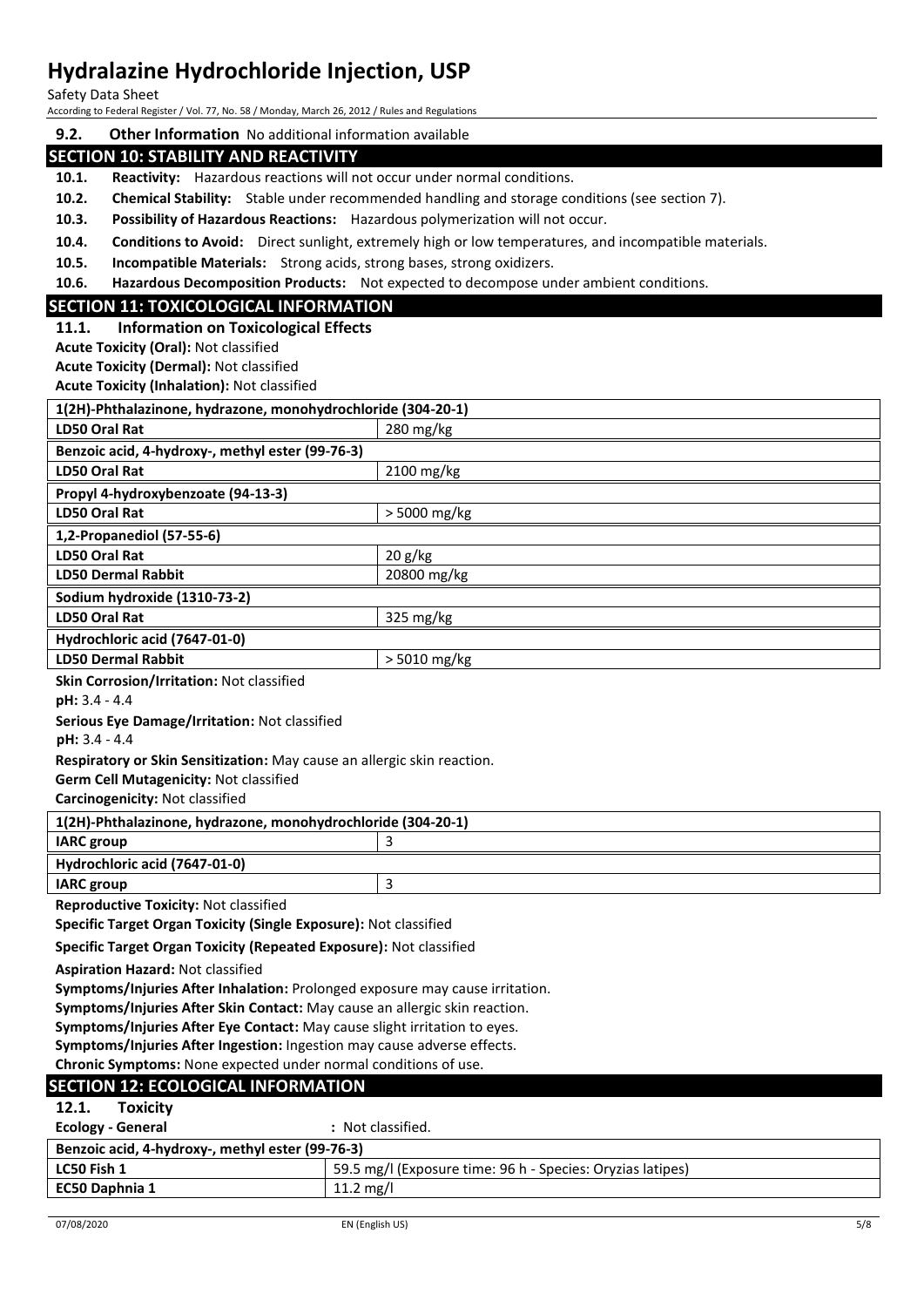Safety Data Sheet

According to Federal Register / Vol. 77, No. 58 / Monday, March 26, 2012 / Rules and Regulations

| ErC50 (Algae)                                                 | 91 mg/l                                                                                                                       |  |
|---------------------------------------------------------------|-------------------------------------------------------------------------------------------------------------------------------|--|
| <b>NOEC Chronic Crustacea</b>                                 | 0.2 mg/l (Species: Daphnia magna)                                                                                             |  |
| <b>NOEC Chronic Algae</b>                                     | 20 mg/l                                                                                                                       |  |
| Propyl 4-hydroxybenzoate (94-13-3)                            |                                                                                                                               |  |
| LC50 Fish 1                                                   | 4.1 (4.1 - 8.8) mg/l (Exposure time: 96 h - Species: Danio rerio)                                                             |  |
| EC50 Daphnia 1                                                | 7.97 (7.97 - 32.3) mg/l                                                                                                       |  |
| <b>NOEC Chronic Algae</b>                                     | $2.1 \text{ mg/l}$                                                                                                            |  |
| 1,2-Propanediol (57-55-6)                                     |                                                                                                                               |  |
| LC50 Fish 1                                                   | 51600 mg/l (Exposure time: 96 h - Species: Oncorhynchus mykiss [static])                                                      |  |
| EC50 Daphnia 1                                                | 10000 mg/l (Exposure time: 24 h - Species: Daphnia magna)                                                                     |  |
| LC50 Fish 2                                                   | 41 - 47 ml/l (Exposure time: 96 h - Species: Oncorhynchus mykiss [static])                                                    |  |
| EC50 Daphnia 2                                                | 1000 mg/l (Exposure time: 48 h - Species: Daphnia magna [Static])                                                             |  |
| Sodium hydroxide (1310-73-2)                                  |                                                                                                                               |  |
| LC50 Fish 1                                                   | 45.4 mg/l (Exposure time: 96 h - Species: Oncorhynchus mykiss [static])                                                       |  |
| EC50 Daphnia 1                                                | $40$ mg/l                                                                                                                     |  |
| Hydrochloric acid (7647-01-0)                                 |                                                                                                                               |  |
| LC50 Fish 1                                                   | 7.45 mg/l (Species: Oncorhynchus mykiss - Exposure time: 96h)                                                                 |  |
| 12.2.<br><b>Persistence and Degradability</b>                 |                                                                                                                               |  |
| Hydralazine Hydrochloride Injection, USP                      |                                                                                                                               |  |
| <b>Persistence and Degradability</b>                          | Not established.                                                                                                              |  |
| Benzoic acid, 4-hydroxy-, methyl ester (99-76-3)              |                                                                                                                               |  |
| <b>Persistence and Degradability</b>                          | Readily biodegradable, according to appropriate OECD test.                                                                    |  |
| 12.3.<br><b>Bioaccumulative Potential</b>                     |                                                                                                                               |  |
| Hydralazine Hydrochloride Injection, USP                      |                                                                                                                               |  |
| <b>Bioaccumulative Potential</b>                              | Not established.                                                                                                              |  |
| Benzoic acid, 4-hydroxy-, methyl ester (99-76-3)              |                                                                                                                               |  |
| <b>Bioconcentration Factor (BCF REACH)</b>                    | 6.4                                                                                                                           |  |
| Log Pow                                                       | 1.98                                                                                                                          |  |
| $1,2$ -Propanediol (57-55-6)                                  |                                                                                                                               |  |
| <b>BCF Fish 1</b>                                             | $\leq 1$                                                                                                                      |  |
| Log Pow                                                       | $-0.92$                                                                                                                       |  |
| 12.4.<br>Mobility in Soil No additional information available |                                                                                                                               |  |
| 12.5.<br><b>Other Adverse Effects</b>                         |                                                                                                                               |  |
| <b>Other Information</b>                                      | : Avoid release to the environment.                                                                                           |  |
| <b>SECTION 13: DISPOSAL CONSIDERATIONS</b>                    |                                                                                                                               |  |
| 13.1.<br><b>Waste Treatment Methods</b>                       |                                                                                                                               |  |
|                                                               | Waste Disposal Recommendations: Dispose of contents/container in accordance with local, regional, national, and international |  |
| regulations.                                                  |                                                                                                                               |  |
|                                                               | Additional Information: Container may remain hazardous when empty. Continue to observe all precautions.                       |  |
| Ecology - Waste Materials: Avoid release to the environment.  |                                                                                                                               |  |
| <b>SECTION 14: TRANSPORT INFORMATION</b>                      |                                                                                                                               |  |
|                                                               | The shipping description(s) stated herein were prepared in accordance with certain assumptions at the time the SDS was        |  |
|                                                               | authored, and can vary based on a number of variables that may or may not have been known at the time the SDS was issued.     |  |
| In Accordance with DOT<br>14.1.                               | Not regulated for transport                                                                                                   |  |
| 14.2.<br>In Accordance with IMDG                              | Not regulated for transport                                                                                                   |  |
| 14.3.<br>In Accordance with IATA                              | Not regulated for transport                                                                                                   |  |
| <b>SECTION 15: REGULATORY INFORMATION</b>                     |                                                                                                                               |  |
| 15.1.<br><b>US Federal Regulations</b>                        |                                                                                                                               |  |
| Hydralazine Hydrochloride Injection, USP                      |                                                                                                                               |  |
| SARA Section 311/312 Hazard Classes                           | Health hazard - Respiratory or skin sensitization                                                                             |  |
| 1(2H)-Phthalazinone hydrazone monohydrochloride (304-20-1)    |                                                                                                                               |  |

**1(2H)-Phthalazinone, hydrazone, monohydrochloride (304-20-1)** Listed on the United States TSCA (Toxic Substances Control Act) inventory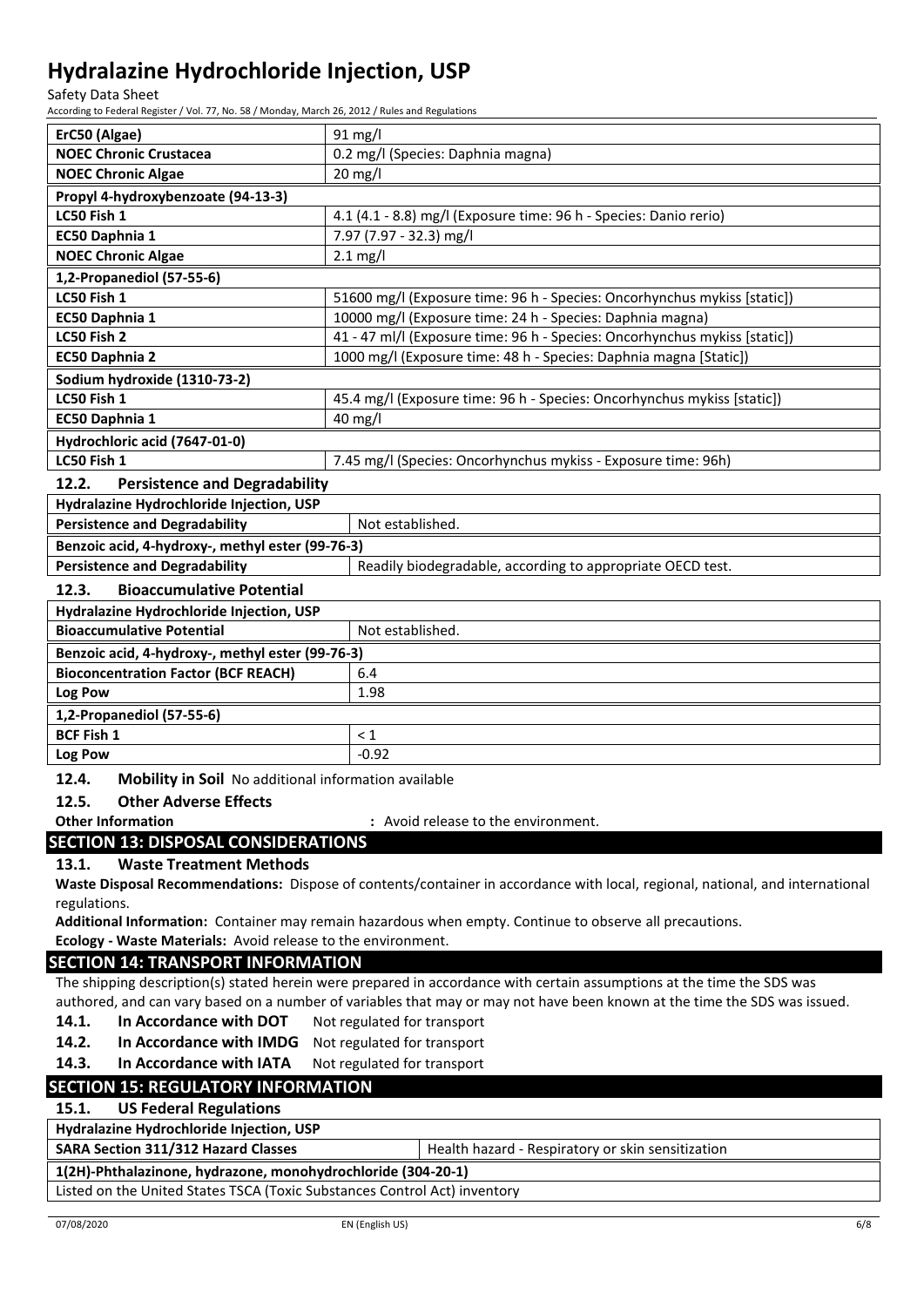#### Safety Data Sheet

According to Federal Register / Vol. 77, No. 58 / Monday, March 26, 2012 / Rules and Regulations

| Benzoic acid, 4-hydroxy-, methyl ester (99-76-3)                          |                                                                         |  |
|---------------------------------------------------------------------------|-------------------------------------------------------------------------|--|
| Listed on the United States TSCA (Toxic Substances Control Act) inventory |                                                                         |  |
| Propyl 4-hydroxybenzoate (94-13-3)                                        |                                                                         |  |
| Listed on the United States TSCA (Toxic Substances Control Act) inventory |                                                                         |  |
| 1,2-Propanediol (57-55-6)                                                 |                                                                         |  |
| Listed on the United States TSCA (Toxic Substances Control Act) inventory |                                                                         |  |
| Sodium hydroxide (1310-73-2)                                              |                                                                         |  |
| Listed on the United States TSCA (Toxic Substances Control Act) inventory |                                                                         |  |
| <b>CERCLA RQ</b>                                                          | 1000 lb                                                                 |  |
| Hydrochloric acid (7647-01-0)                                             |                                                                         |  |
| Listed on the United States TSCA (Toxic Substances Control Act) inventory |                                                                         |  |
| Listed on the United States SARA Section 302                              |                                                                         |  |
| Subject to reporting requirements of United States SARA Section 313       |                                                                         |  |
| <b>CERCLA RQ</b>                                                          | 5000 lb                                                                 |  |
| <b>SARA Section 302 Threshold Planning Quantity (TPQ)</b>                 | 500 lb (gas only)                                                       |  |
| <b>SARA Section 313 - Emission Reporting</b>                              | 1% (acid aerosols including mists, vapors, gas, fog, and other airborne |  |
| forms of any particle size)                                               |                                                                         |  |
| Water (Injection purposes) (7732-18-5)                                    |                                                                         |  |

Listed on the United States TSCA (Toxic Substances Control Act) inventory

#### **15.2. US State Regulations**

| 1,2-Propanediol (57-55-6)                                             |
|-----------------------------------------------------------------------|
| U.S. - New Jersey - Right to Know Hazardous Substance List            |
| U.S. - Pennsylvania - RTK (Right to Know) List                        |
| Sodium hydroxide (1310-73-2)                                          |
| U.S. - Massachusetts - Right To Know List                             |
| U.S. - New Jersey - Right to Know Hazardous Substance List            |
| U.S. - Pennsylvania - RTK (Right to Know) - Environmental Hazard List |
| U.S. - Pennsylvania - RTK (Right to Know) List                        |
| Hydrochloric acid (7647-01-0)                                         |
| U.S. - Massachusetts - Right To Know List                             |
| U.S. - New Jersey - Right to Know Hazardous Substance List            |
| U.S. - Pennsylvania - RTK (Right to Know) - Environmental Hazard List |
| U.S. - Pennsylvania - RTK (Right to Know) List                        |

### **SECTION 16: OTHER INFORMATION, INCLUDING DATE OF PREPARATION OR LAST REVISION**

| Date of Preparation or Latest Revision | : 07/08/2020                                                       |
|----------------------------------------|--------------------------------------------------------------------|
| <b>Other Information</b>               | $\cdot$ This document has been prepared in accordance with the SDS |
|                                        | requirements of the OSHA Hazard Communication Standard 29 CFR      |
|                                        | 1910.1200                                                          |

#### **GHS Full Text Phrases:**

| Acute Tox. 3 (Oral)      | Acute toxicity (oral) Category 3                                 |
|--------------------------|------------------------------------------------------------------|
| Acute Tox. 4 (Oral)      | Acute toxicity (oral) Category 4                                 |
| <b>Aquatic Acute 2</b>   | Hazardous to the aquatic environment - Acute Hazard Category 2   |
| Aquatic Acute 3          | Hazardous to the aquatic environment - Acute Hazard Category 3   |
| <b>Aquatic Chronic 2</b> | Hazardous to the aquatic environment - Chronic Hazard Category 2 |
| <b>Aquatic Chronic 3</b> | Hazardous to the aquatic environment - Chronic Hazard Category 3 |
| Comb. Dust               | Combustible Dust                                                 |
| Eye Dam. 1               | Serious eye damage/eye irritation Category 1                     |
| Eve Irrit. 2             | Serious eye damage/eye irritation Category 2                     |
| Eye Irrit. 2A            | Serious eye damage/eye irritation Category 2A                    |
| Met. Corr. 1             | Corrosive to metals Category 1                                   |
| Skin Corr. 1A            | Skin corrosion/irritation Category 1A                            |